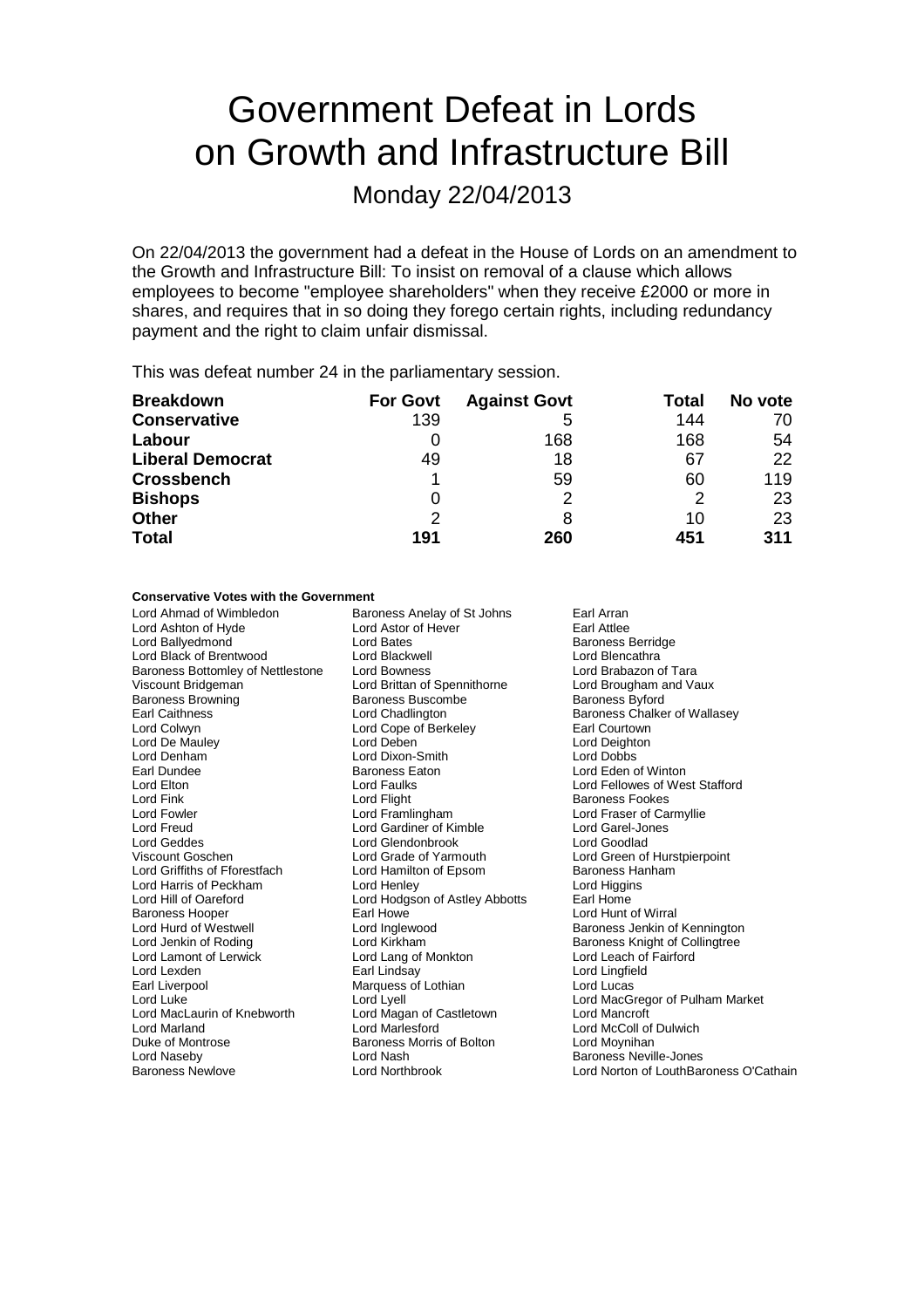- Lord Palumbo<br>Baroness Perry of Southwark Lord Popat Baroness Trumpington Viscount Ullswater Baroness Trumpington<br>
Viscount Ullswater Baroness Vermann Hord Wakeham Viscount Younger of Leckie
- Baroness Perry of Southwark Lord Popat Corporation Baroness Rawlings<br>
Lord Ribeiro Corporation Lord Risby<br>
Lord Ribeiro Corporation Lord Risby Lord Ribeiro Lord Risby Lord Saatchi Lord Sassoon Baroness Seccombe Earl Selborne Lord Selkirk of Douglas Lord Selsdon Baroness Sharples Lord Soulsby of Swaffham Prior Lord Spicer<br>
Lord Sterling of Plaistow Lord Stewartby Baroness Stedman-Scott Lord Sterling of Plaistow Lord Stewartby<br>
Baroness Stowell of Beeston Lord Taylor of Holbeach Lord Trefgarne Baroness Stowell of Beeston Lord Taylor of Holbeach Cord Trefg<br>
Lord Trenchard Cord Trimble Cord Trimble Lord True Viscount Trenchard **Communist Constructed Lord Trimble** Lord True Lord True Lord True Lord True Communist Communist<br>Baroness Trumpington Communist Communist Communist Communist Communist Communist Communist Communist Commu Lord Waddington Lord Wakeham Lord Waldegrave of North Hill Lord Wasserman
- Lord Shaw of Northstead Lord Sheikh Baroness Shephard of Northwold<br>
Lord Skelmersdale Lord Soulsby of Swaffham Prior Lord Spicer

### **Conservative Votes against the Government**<br>Lord Forsyth of Drumlean Lord Glenarthur Lord Forsyth of Drumlean Lord Glenarthur Lord King of Bridgwater Baroness Wheatcroft

## **Labour Votes with the Government**

## **Labour Votes against the Government**

**-**

Baroness Donaghy **Lord Donoughue**<br> **Cord Evans of Temple Guiting Lord Falconer of Thoroton** Viscount Hanworth Lord Harris of Haringey<br>
Lord Hart of Chilton Lord Haworth Baroness Hollis of Heigham Lord Howarth Lord Howells Lord Hoyle Baroness Morgan of Huyton<br>Lord Morris of Aberavon Lord Richard **Lord Robertson of Port Ellen**<br>
Lord Rowlands **Container Baroness Royall of Blaisdon** 

Baroness Adams of Craigielea Lord Adonis<br>
Baroness Armstrong of Hill Top Lord Bach Corea Lord Baroness Bakewell Baroness Armstrong of Hill Top Lord Bach Bach Baroness Bakewell<br>
Lord Bassam of Brighton Lord Berkelev Baroness Billingham Lord Bassam of Brighton Lord Berkeley Cord Berkeley Baroness Billing<br>Lord Bilston Baroness Blackstone Baroness Blood Lord Bussain S. Birghton Baroness Blackstone<br>
Lord Bilston Baroness Blackstone Baroness Blackstone Baroness Blackstone Baroness Blackstone Baroness B<br>
Lord Bradley Baroness Blackstone Bradley Lord Borrie Lord Bradley Lord Bragg Lord Brooke of Alverthorpe Lord Brookman and Lord Campbell-Savours Cord Campbell-Savours Lord Campbell-Savours<br>
Lord Carter of Coles Cord Chistopher Viscount Chandos Lord Carter of Coles <sup>1</sup><br>
Lord Clark of Windermere 1990 Lord Clarke of Hampstead 1990 Lord Clinton-Davis Lord Clarke of Hampstead Lord Clinton-Davis<br>Baroness Corston Baroness Crawley Lord Collins of Highbury **Baroness Corston**<br>
Lord Cunningham of Felling **Baroness Corston Clean Clova** Baroness Crawley<br>
Lord Davies of Oldham Lord Cunningham of Felling Lord Davidson of Glen Clova Lord Davies<br>Lord Davies of Coity **Constant Cloudy Baroness Dean of Thornton-le-Fylde** Lord Desai Baroness Dean of Thornton-le-Fylde Lord Desai<br>Lord Donoughue Lord Dubs Lord Evans of Temple Guiting Lord Falconer of Thoroton Baroness Farrington of Ribbleton<br>Lord Faulkner of Worcester Lord Filkin Lord Foster of Bishop Auckland Lord Faulkner of Worcester <sup>Z</sup> Exercise Lord Filkin Lord Foster of Bishop Auckland<br>Lord Foulkes of Cumnock Baroness Gale Baroness Gale Baroness Gibson of Market Ras Lord Foulkes of Cumnock Baroness Gale Baroness Gale Baroness Gibson of Market Rasen<br>
Baroness Gould of Potternewton Lord Grantchester Lord Gordon of Strathblane **Baroness Gould of Potternewton** Lord Grantch<br>
Lord Grenfell **Conditable Conditions**<br>
Lord Griffiths of Burry Port **Lord Grocott** Lord Grenfell Lord Griffiths of Burry Port Lord Grocott Lord Haworth **Exercise Chilton Lord Hart Childon Baroness Hayter of Kentish Town**<br>Baroness Henig **Baroness Hilton of Eggardon** Baroness Healy of Primrose Hill Baroness Henig Baroness Healy of Eggardon<br>Baroness Hollis of Heigham Bord Howarth of Newport Baroness Howells of St Davids Lord Hoyle<br>
Lord Hunt of Kings Heath<br>
Lord Irvine of Lairg Lord Hughes of Woodside Lord Hunt of Kings Heath Lord Irvine<br>
Baroness Jay of Paddington Lord Joffe Lord Jones Baroness Jay of Paddington Lord Joffe Lord Jones Baroness Jones of Whitchurch Lord Jordan Cord The Shaws Lord Judd<br>
Lord Kennedy of Southwark Baroness Kennedy of The Shaws Baroness King of Bow Baroness Kennedy of The Shaws Baroness King Baroness King of The Shaws Baroness King Ord King Cord Baroness Kinnock of Holyhead Lord Kinnock Lord Kinkhill Lord Kirkhill<br>Lord Knight of Weymouth Lord Lavard Lavard Lord Lea of Crondall Lord Knight of Weymouth Lord Layard<br>
Lord Lea of Coatdyke Lord Liddle<br>
Lord Liddle Coatdyke Lord Liddle Lord Leitch **Baroness Liddell of Coatdyke** Lord Liddle<br>
Lord Lipsey **Baroness Lister of Burtersett** Lord Lympne Lord Lipsey **Baroness Lister of Burtersett** Lord Lympne<br>Lord Macdonald of Tradeston Lord Mackenzie of Framwellgate Lord MacKenzie of Culkein Lord Macdonald of Tradeston Lord Mackenzie of Framwellgate Lord Macken<br>Baroness Mallalieu Baroness Massev of Darwen Lord Maxton Baroness Mallalieu **Baroness Massey of Darwen** Lord Maxton<br>
Lord McAvov Lord McConnell of Glenscorrodale Baroness McDonagh Lord McAvoy<br>
Lord McFall of Alcluith<br>
Baroness McIntosh of Hudnall Baroness McIntosh of Hudnall Lord McKenzie of Luton<br>Lord Monks<br>Lord Moonie Lord Mitchell<br>
Baroness Morgan of Huyton Lord Morgan<br>
Lord Morris of Aberavon Baroness Morris of Yardley Lord Morris of Handsworth<br>
Lord Morris of Aberavon Baroness Morris of Yardley Lord Morris of Handsworth Baroness Morris of Yardley Lord Myners Lord Noon Baroness Nye Lord O'Neill of Clackmannan Lord Parekh Lord Patel of Blackburn Cord Patel of Blackburn Lord Patel of Blackburn<br>Lord Patel of Bradford Lord Pendry Lord Pendry Cornel Baroness Pitkeathley Lord Patel of Bradford **Lord Pendry Consumerse Prophetic Baroness Pitkeath**<br>
Lord Ponsonby of Shulbrede **Baroness Prosser** Lord Plant of Highfield Lord Ponsonby of Shulbrede Baroness Providence Baroness Providence Baroness Quin Baroness Quin<br>
Lord Reid of Cardowan<br>
Baroness Rendell of Babergh Baroness Ramsay of Cartvale Lord Reid of Cardowan Baroness Rendell Baroness Rendell Baroness Rendell of Baroness Re<br>
Lord Richard Lord Robertson of Port Ellen Lord Rosser Baroness Royall of Blaisdon Lord Sawyer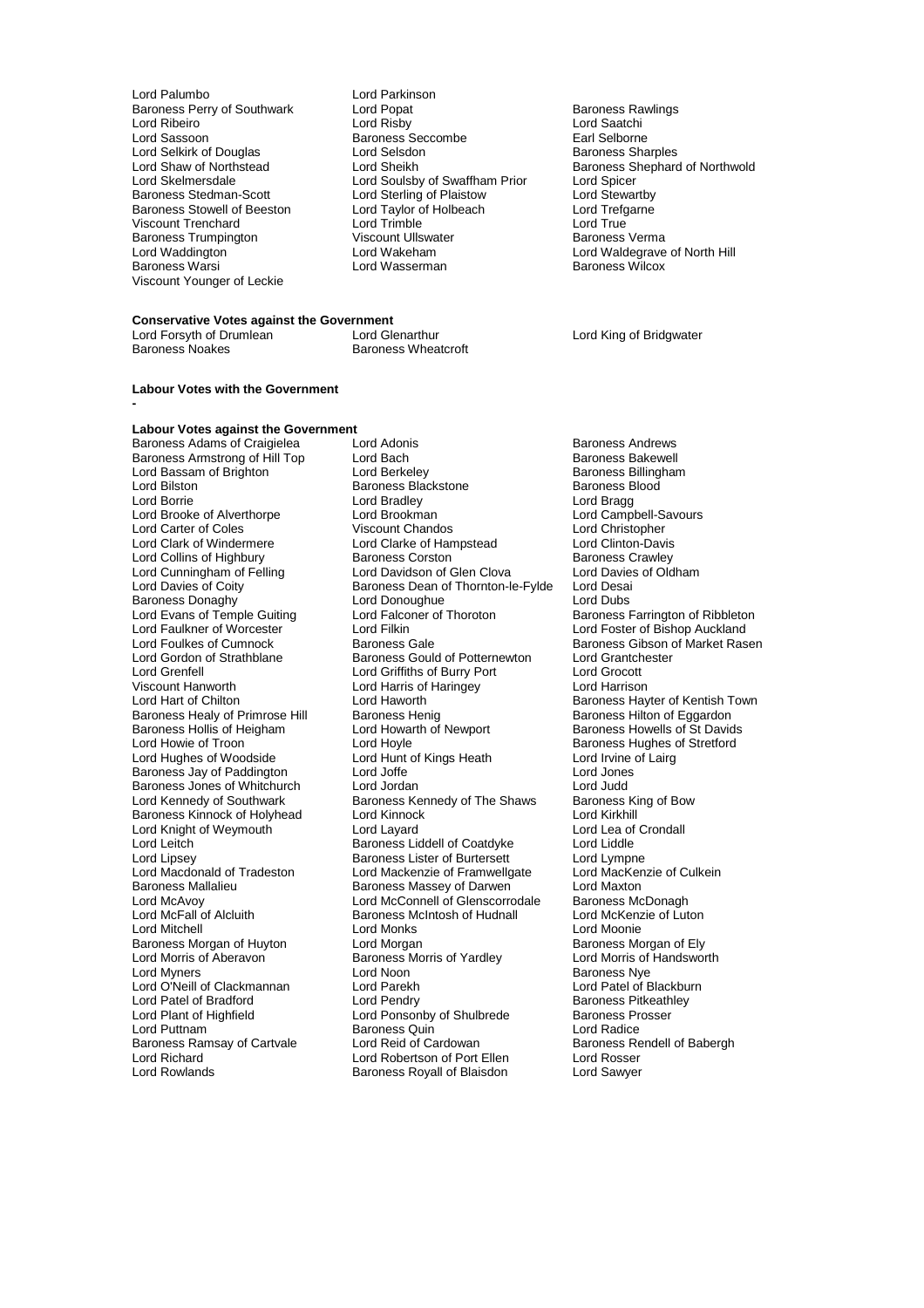Lord Sheldon **Baroness Sherlock** Viscount Simon<br>
Baroness Smith of Gilmorehill Baroness Smith of Basildon Lord Snape Baroness Smith of Gilmorehill Baroness Smith of Basildon Lord Snape<br>
Lord Solev Lord Stevenson of Balmacara Lord Stone of Blackheath Baroness Symons of Vernham Dean Baroness Taylor of Bolton Lord Temple-Morris Baroness Thornton Lord Temple-Mor<br>Baroness Thornton Lord Touhig Lord Touhig Baroness Thornton Lord Touhig<br>
Lord Tunnicliffe Lord Turnberg Baroness Wall of New Barnet Lord Warner Communication and Baroness Warwick Lord Warner Cord West of Spithead Cord West of Spithead Baroness Wheeler Lord Watson of Invergowrie **Lord West of Spithead** Baroness Wheele<br>Baroness Whitaker **Conserver Lord Whitty Baroness Wilkins** Baroness Whitaker **Lord Whitty**<br>
Lord Wills
Lord Wills
Baroness
Lord Wills
Baroness
Lord Wills
Baroness
Baroness
Lord Wills **Lord Wills**Lord Wills **Lord Wills Lord Wills Lord Wills Lord Wills Lord Wills Lord Wil** Lord Wills Lord Winston Cord Winston Lord Winston Lord Wood of Anfield<br>
Lord Woolmer of Leeds Baroness Worthington Lord Young of Norwoo

Lord Stevenson of Balmacara Lord Stone of Blackl<br>
Baroness Taylor of Bolton Lord Temple-Morris

## **Liberal Democrat Votes with the Government**

Lord Burnett Lord Chidgey Lord Clement-Jones Baroness Falkner of Margravine Baroness Garden of Frognal Lord German<br>Baroness Hamwee Baroness Harris of Richmond Lord Hussain Baroness Hamwee **Baroness Harris of Richmond** Lord Hussain<br>Baroness Jolly **Baroness Harris Cond** Kirkwood of Kirkhope **Baroness Kramer** Lord Lee of Trafford Lord Loomba<br>
Baroness Miller of Chilthorne Domer Lord Newby **Baroness Northover** Baroness Northover Baroness Miller of Chilthorne Domer Lord Newby **Baroness Northover**<br>Baroness Parminter **Lord Phillips of Sudbury** Baroness Randerson Baroness Parminter **Lord Phillips of Sudbury Lord Randers**<br>
Lord Razzall<br>
Lord Redesdale Lord Razzall Lord Redesdale Lord Roberts of Llandudno<br>
Lord Roberts of Landudno<br>
Lord Roberts of Landudno<br>
Lord Roberts of Landudno<br>
Lord Roberts of Landudno<br>
Lord Roberts of Landudno Lord Roper Contact Corresponding Lord Sharkey Corresponding to the Baroness Sharp of Guildford<br>
Lord Sharp Lord Stephen<br>
Lord Stephen Corresponding Lord Stoneham of Droxford Lord Shutt of Greetland Lord Stephen Lord Stoneham of Droxford Lord Storey Lord Teverson Lord Thomas of Gresford Lord Tope **Communist Communist Communist Communist Communist Communist Communist Communist Communist Communist Communist Communist Communist Communist Communist Communist Communist Communist Communist Communist Communist C** Lord Watson of Richmond

Lord Addington **Lord Allan of Hallam**<br>
Baroness Barker **Container Baroness Benjamin**<br>
Baroness Bonham-C Exaroness Doocey Lord Dykes<br>
Baroness Garden of Frognal Lord German Lord Kirkwood of Kirkhope **Baroness Kramer**<br>
Lord Loomba<br>
Baroness Maddock Lord Wallace of Tankerness

Lord Ashdown of Norton-sub-Hamdon Lord Bradshaw<br>Lord Cotter Lord Fearn Lord Goodhart **Lord Lester of Herne Hill** Baroness Linklater of Butterstone<br>
Lord Maclennan of Rogart Lord Marks of Henley-on-Thames Lord Oakeshott of Seagrove Bay Lord Marks of Henley-on-Thames Lord Oakeshott of Seagrove Bay<br>
Lord Steel of Aikwood Lord Taverne Baroness Scott of Needham Market Lord Steel of Aikwood Lord Taverne<br>
Baroness Thomas of Winchester Baroness Williams of Crosby Lord Willis of Knaresborough Baroness Williams of Crosby

Lord Turnberg Turner of Camden<br>Lord Warner **Lord Turner Baroness Warwick of Undercliffe** Lord Young of Norwood Green

Baroness Barker **Baroness Benjamin** Baroness Bonham-Carter of Yarnbury<br>
Baroness Bonham-Carter of Yarnbury<br>
Lord Burnett bond Clement-Jones

Lord Adebowale **Lord Adebowale** Viscount Allenby of Megiddo<br>
Lord Best<br>
Lord Bew Lord Bichard Lord Bilimoria Lord Broers

# **Liberal Democrat Votes against the Government**

**Baroness Brinton**<br> **Example 20 Lord Lester of Herne Hill**<br>
Lord Coodhart **Lord Lester of Herne Hill** 

## **Crossbench Votes with the Government** Viscount Craigavon

## **Crossbench Votes against the Government**

Lord Alton of Liverpool Lord Best Lord Bew Baroness Campbell of Surbiton Earl Clancarty<br>
Lord Condon<br>
Baroness Coussins Lord Condon **Condon Condon Baroness Coussins** Lord Craig of Radley<br>
Lord Crisp<br>
Lord Crisp<br>
Lord Elystan-Morgan Condon Crisp Crisp Crisp Lord Crisp Lord Elystan-Morgan Crisp Viscount Falkland<br>Lord Fellowes Crisp Baroness Finlay of Llandaff Charlenges Flather Lord Fellowes **Baroness Finlay of Llandaff** Baroness Flord Greenway **Baroness Finlay of Chiswick** Baroness Flord Hardie Lord Harries of Pentregarth **Baroness Hayman** Baroness Hollins<br>
Baroness Howe of Idlicote **Baroness Holling Baroness Holling**<br>
Lord Hylton **Baroness Howe of Idlicote** Baroness Howe of Idlicote Lord Hylton Lord Hylton Corol Lord Jay of Ewe<br>
Lord Kerr of Kinlochard Baroness Kidron Lord Kilcloonev Lord Kerr of Kinlochard Baroness Kidron Lord Kilclooney Lord Laming Lord Lloyd of Berwick<br>
Lord Luce Farl Lytton Baroness Masham of Ilton Lord Mawson Lord Saroness Meachers Meachers Meachers Meachers Baroness Meachers Baroness Meachers Baroness Meachers Baroness Meachers Baroness Meachers Baroness Meachers Lord O'Donnell Baroness Morgan of Drefelin Baroness Neuberger Baroness O'Lord O'Donnell Baroness O'Lord Palmer Baroness O'Loan Baroness O'Neill of Bengarve<br>
Lord Pannick Lord Patel Lord Patel Lord Patel Lord Patel Baroness Richardson of Calow<br>Lord Rowe-Beddoe Lord Singh of Wimbledon Lord Skidelsky Lord Rowe-Beddoe Lord Singh of Wimbledon<br>
Baroness Stern Corea Lord Walpole Lord Williamson of Horton

Lord Hannay of Chiswick Lord Hardie<br>Baroness Hayman Baroness Hollins Earl Lytton **Lord Martin of Springburn**<br>
Lord Mawson **Lord Martin Communist Communist Communist Communist Communist Communist Communist Communist Communist Communist Communist Communist Communist Communist Communist Commun** Lord Walpole **Baroness Warnock**<br> **Example 2** Lord Woolf

### **Bishop Votes with the Government -**

**Bishop Votes against the Government**

Bishop of Exeter Bishop of Hereford **Other Votes with the Government** Lord Empey Lord Rennard